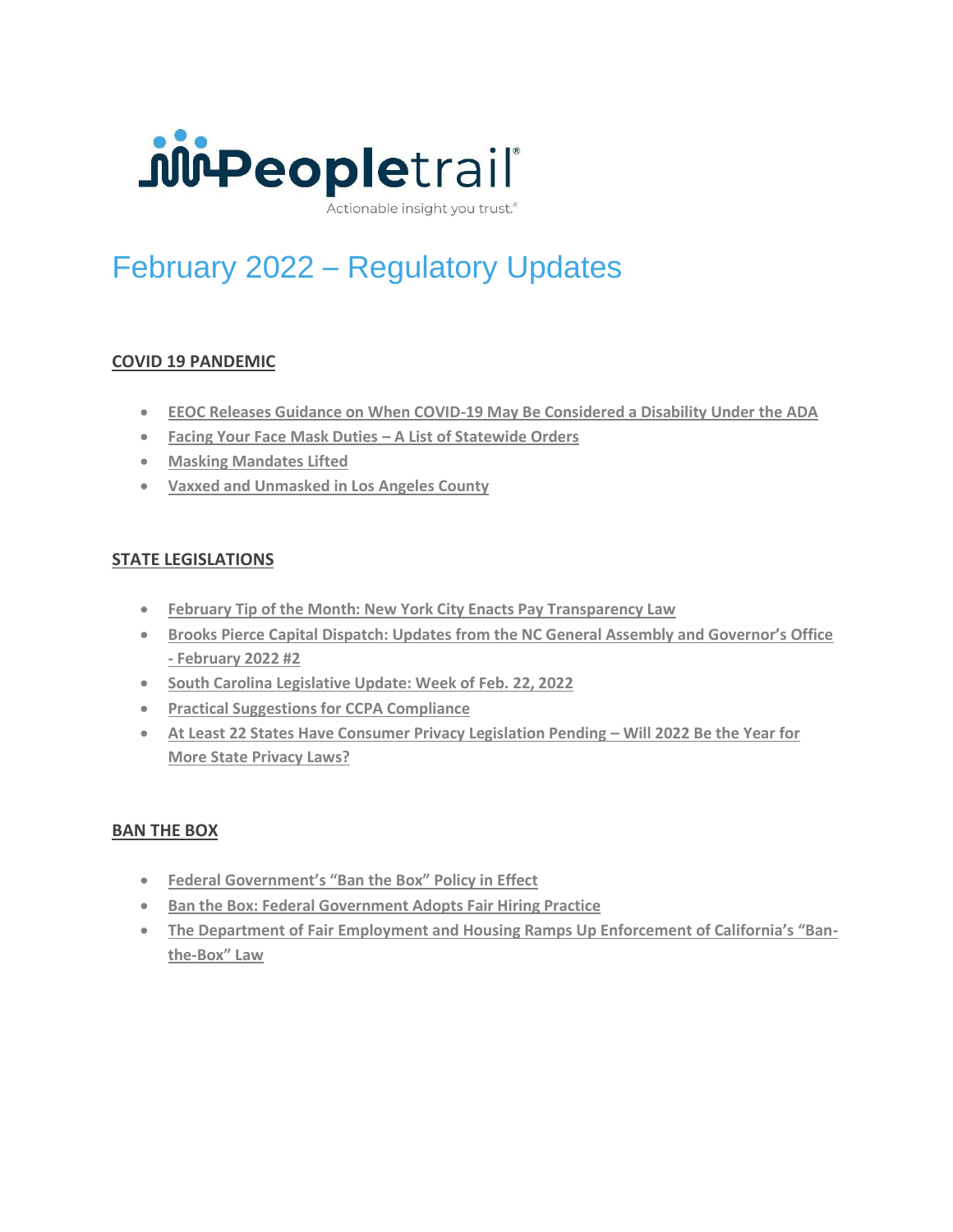### **BIG BRANDS**

- **[Are You Ready for Web3.0 and the Legal Issues it Will Bring?](https://www.jdsupra.com/legalnews/are-you-ready-for-web3-0-and-the-legal-4219124/)**
- **[President Biden Nominates D.C. Circuit Judge Ketanji Brown Jackson to U.S. Supreme Court](https://www.jdsupra.com/legalnews/president-biden-nominates-d-c-circuit-1601357/)**
- **[Dear Littler: Is paying employees with cryptocurrency an option?](https://www.jdsupra.com/legalnews/dear-littler-is-paying-employees-with-6204008/)**
- **[FTC Settles with Weight Watchers in First Children's Privacy Case Requiri](https://www.jdsupra.com/legalnews/ftc-settles-with-weight-watchers-in-4024870/?origin=CEG&utm_source=CEG&utm_medium=email&utm_campaign=CustomEmailDigest&utm_term=jds-article&utm_content=article-link)ng Deletion of [Algorithms](https://www.jdsupra.com/legalnews/ftc-settles-with-weight-watchers-in-4024870/?origin=CEG&utm_source=CEG&utm_medium=email&utm_campaign=CustomEmailDigest&utm_term=jds-article&utm_content=article-link)**
- **[Class Action Discrimination Suit Against the NFL Is One to Watch](https://www.jdsupra.com/legalnews/class-action-discrimination-suit-3431657/)**
- **[Capital One Reaches \\$190 Million Settlement In Connection with 2019 Data Breach](https://www.jdsupra.com/legalnews/capital-one-reaches-190-million-5708035/?origin=CEG&utm_source=CEG&utm_medium=email&utm_campaign=CustomEmailDigest&utm_term=jds-article&utm_content=article-link)**
- **[It's the Little Things: FDA Issues a Warning Letter for Improper Drug Listing](https://www.jdsupra.com/legalnews/it-s-the-little-things-fda-issues-a-5038198/?origin=CEG&utm_source=CEG&utm_medium=email&utm_campaign=CustomEmailDigest&utm_term=jds-article&utm_content=article-link)**
- **[Bitcoin-backed lending continues market expansion into 2022](https://www.jdsupra.com/legalnews/bitcoin-backed-lending-continues-market-9068584/)**
- **[FTC and DOJ Reach Settlement Banning Background Search Website From Negative Option](https://www.jdsupra.com/legalnews/ftc-and-doj-reach-settlement-banning-8374245/?origin=CEG&utm_source=CEG&utm_medium=email&utm_campaign=CustomEmailDigest&utm_term=jds-article&utm_content=article-link)  [Marketing](https://www.jdsupra.com/legalnews/ftc-and-doj-reach-settlement-banning-8374245/?origin=CEG&utm_source=CEG&utm_medium=email&utm_campaign=CustomEmailDigest&utm_term=jds-article&utm_content=article-link)**

#### **CFPB**

- **[CFPB establishes new process for submission](https://www.jdsupra.com/legalnews/cfpb-establishes-new-process-for-6064882/?origin=CEG&utm_source=CEG&utm_medium=email&utm_campaign=CustomEmailDigest&utm_term=jds-article&utm_content=article-link) of petitions for rulemaking**
- **[CFPB Warns of Serious Issues with Fair Lending Standards for Appraisers](https://www.jdsupra.com/legalnews/cfpb-warns-of-serious-issues-with-fair-5426567/?origin=CEG&utm_source=CEG&utm_medium=email&utm_campaign=CustomEmailDigest&utm_term=jds-article&utm_content=article-link)**
- **[CFPB to Monitor Lenders During Expected Increase in Auto Loan Debt](https://www.jdsupra.com/legalnews/cfpb-to-monitor-lenders-during-expected-6855164/?origin=CEG&utm_source=CEG&utm_medium=email&utm_campaign=CustomEmailDigest&utm_term=jds-article&utm_content=article-link)**
- **[CFPB Publishes Latest Regulatory Agenda](https://www.jdsupra.com/legalnews/cfpb-publishes-latest-regulatory-agenda-3159123/)**
- **[CFPB Constitutional Questions Persist](https://www.jdsupra.com/legalnews/cfpb-constitutional-questions-persist-5229652/)**
- **[CFPB Publishes HMDA Compliance Aid](https://www.jdsupra.com/legalnews/cfpb-publishes-hmda-compliance-aid-1352043/)**
- **[CFPB to Examine Colleges' Direct Lending Practices](https://www.jdsupra.com/legalnews/cfpb-to-examine-colleges-direct-lending-7222624/)**

#### **DATA PRIVACY**

- **[Ransomware attacks rise almost 93% in 2021, according to NCC Group Annual Threat Monitor](https://www.jdsupra.com/legalnews/ransomware-attacks-rise-almost-93-in-8714706/?origin=CEG&utm_source=CEG&utm_medium=email&utm_campaign=CustomEmailDigest&utm_term=jds-article&utm_content=article-link)**
- **[Russia's Invasion of Ukraine Raises Cybersecurity Dangers for U.S. Businesses](https://www.jdsupra.com/legalnews/russia-s-invasion-of-ukraine-raises-3566141/)**
- **[Proposed State Privacy Law Update: Feb. 28, 2022](https://www.jdsupra.com/legalnews/proposed-state-privacy-law-update-feb-7045408/?origin=CEG&utm_source=CEG&utm_medium=email&utm_campaign=CustomEmailDigest&utm_term=jds-article&utm_content=article-link)**
- **[Personal Data Law: New Obligations for](https://www.jdsupra.com/legalnews/personal-data-law-new-obligations-for-1742238/?origin=CEG&utm_source=CEG&utm_medium=email&utm_campaign=CustomEmailDigest&utm_term=jds-article&utm_content=article-link) Companies**
- **[Texas sues Meta for alleged violations of Texas biometric law](https://www.jdsupra.com/legalnews/texas-sues-meta-for-alleged-violations-9633435/?origin=CEG&utm_source=CEG&utm_medium=email&utm_campaign=CustomEmailDigest&utm_term=jds-article&utm_content=article-link)**
- **Privacy Tip #320 – [2021 Goes Down as Top Year for Fraud](https://www.jdsupra.com/legalnews/privacy-tip-320-2021-goes-down-as-top-8983098/)**
- **Privacy and Data Protection – [The Year of Privacy Framework Implementation](https://www.jdsupra.com/legalnews/privacy-and-data-protection-the-year-of-5467714/?origin=CEG&utm_source=CEG&utm_medium=email&utm_campaign=CustomEmailDigest&utm_term=jds-article&utm_content=article-link)**
- **[Children's Online Privacy Protection Rule](https://www.jdsupra.com/legalnews/children-s-online-privacy-protection-1119045/?origin=CEG&utm_source=CEG&utm_medium=email&utm_campaign=CustomEmailDigest&utm_term=jds-article&utm_content=article-link)**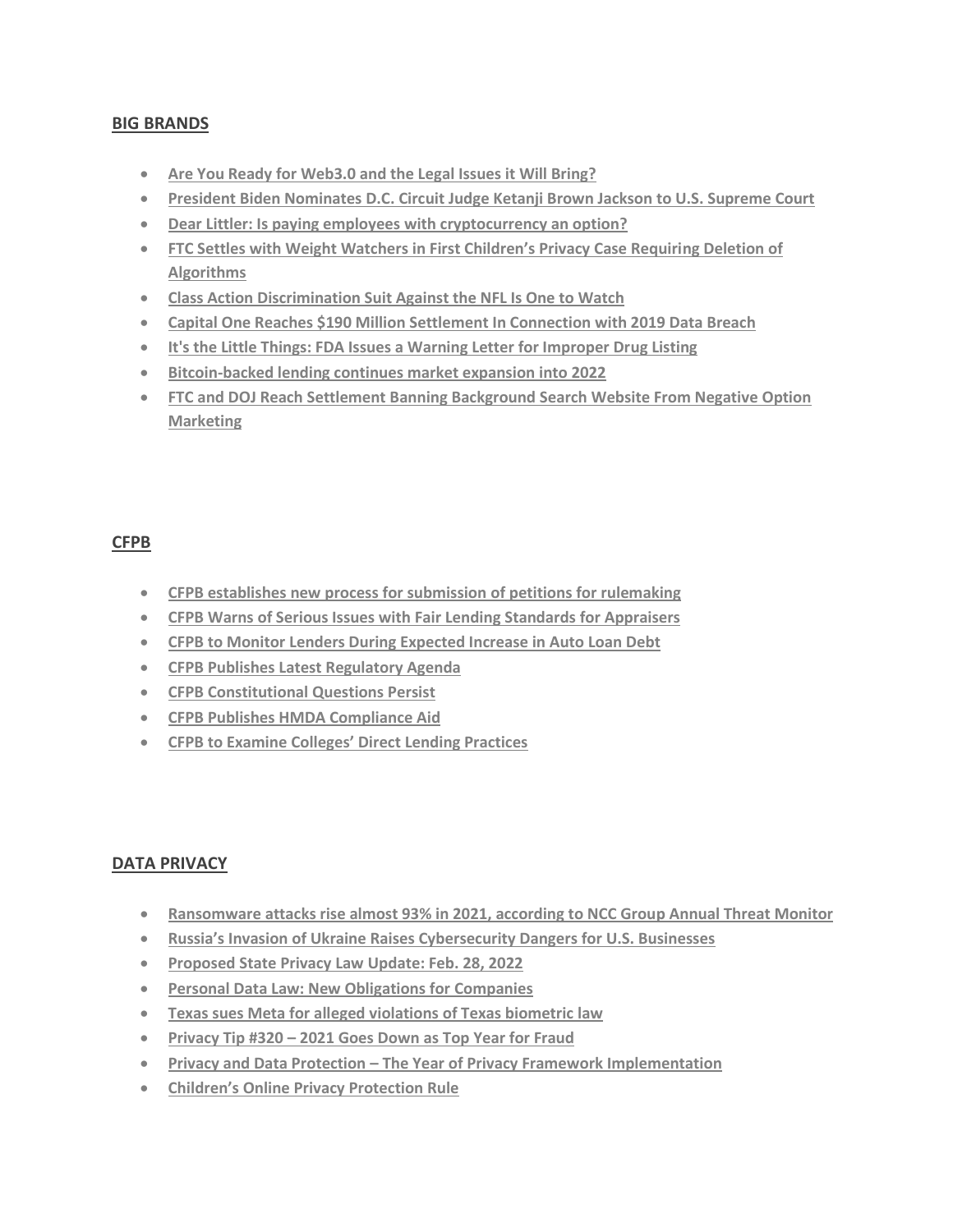• **[Cybersecurity: Board of Director Litigation Risk](https://www.jdsupra.com/legalnews/cybersecurity-board-of-director-4722584/)**

### **EMPLOYMENT AND BACKGROUND CHECKS**

- **[Unemployment Claims Edge Lower](https://www.shrm.org/ResourcesAndTools/hr-topics/talent-acquisition/Pages/Jobless-Claims-Feb-24-COVID19-Coronavirus-Unemployment.aspx?utm_source=marketo&utm_medium=email&utm_campaign=editorial~HR%20Daily~NL_2022-02-24_Breaking_News-JoblessClaims&linktext=Jobless-Claims-Edge-Lower&mktoid=105113749&mkt_tok=ODIzLVRXUy05ODQAAAGCy0H00WfgVUyCOZNEkk4RhlB_touMvLrSGtP4r_GXUhEst4IViH5tUDo9Oq5OIt9c86gfdFZahJ6YEeFbvAgAPy9dKHQEvl7aEXDLiV4MwWyABrI)**
- **Most People—92%—[Never Finish Online Job Applications](https://www.shrm.org/ResourcesAndTools/hr-topics/talent-acquisition/Pages/Most-People-Never-Finish-Online-Job-Applications.aspx?linktext=Most-People92Never-Finish-Online-Job-Applications&linktext=Why-Most-People-Never-Finish-Online-Job-Applications&mktoid=105113749&utm_source=marketo&utm_medium=email&utm_campaign=editorial~HR%20Technology~NL_2022-02-22_HR-Technology&mkt_tok=ODIzLVRXUy05ODQAAAGCwZuvlT1fNPwXzEIUk6CMkDmrsPmhOga6Hy_qmKnShSSr1GP7ebN8ap_Z2Rbqf8lXbX7m-vIPgOcOflOR93OLdw-CoVGQMjDjvLkugtU9-FvDZP8)**

# **INTERNATIONAL**

- **[EU Parliament and Council Take Next Steps to Advance Major New Rules for Digital Platforms](https://www.jdsupra.com/legalnews/eu-parliament-and-council-take-next-8045303/?origin=CEG&utm_source=CEG&utm_medium=email&utm_campaign=CustomEmailDigest&utm_term=jds-article&utm_content=article-link)**
- **[Summary of the Wide-Ranging Sanctions Imposed on Russia This Week](https://www.jdsupra.com/legalnews/summary-of-the-wide-ranging-sanctions-2045914/?origin=CEG&utm_source=CEG&utm_medium=email&utm_campaign=CustomEmailDigest&utm_term=jds-article&utm_content=article-link)**
- **[Japan Changes Border Policy, Allows New Entries for Business Purposes Effective March 1](https://www.jdsupra.com/legalnews/japan-changes-border-policy-allows-new-7956989/?origin=CEG&utm_source=CEG&utm_medium=email&utm_campaign=CustomEmailDigest&utm_term=jds-article&utm_content=article-link)**
- **[India M&A sets new records in 2021](https://www.jdsupra.com/legalnews/india-m-a-sets-new-records-in-2021-6338882/)**
- **[Intellectual property law in Canada: 2021 -](https://www.jdsupra.com/legalnews/intellectual-property-law-in-canada-5424321/) A year in review**
- **[French Government Considering a Draft Law Imposing New Cybersecurity Transparency](https://www.jdsupra.com/legalnews/french-government-considering-a-draft-9441779/?origin=CEG&utm_source=CEG&utm_medium=email&utm_campaign=CustomEmailDigest&utm_term=jds-article&utm_content=article-link)  [Obligations for Platforms](https://www.jdsupra.com/legalnews/french-government-considering-a-draft-9441779/?origin=CEG&utm_source=CEG&utm_medium=email&utm_campaign=CustomEmailDigest&utm_term=jds-article&utm_content=article-link)**
- **[Shields Up: 10 Proactive Steps Employers Can Take to Prevent Russian Cybersecurity Attacks](https://www.jdsupra.com/legalnews/shields-up-10-proactive-steps-employers-6762549/?origin=CEG&utm_source=CEG&utm_medium=email&utm_campaign=CustomEmailDigest&utm_term=jds-article&utm_content=article-link)**
- **[First cybersecurity law is in the works in Uzbekistan](https://www.jdsupra.com/legalnews/first-cybersecurity-law-is-in-the-works-8965454/)**
- **[Deal Flow 2.0: European Venture Capital Deal Term Review 2021](https://www.jdsupra.com/legalnews/deal-flow-2-0-european-venture-capital-1667166/)**
- **[Top 10 International Anti-Corruption Developments for January 2022](https://www.jdsupra.com/legalnews/top-10-international-anti-corruption-2417026/)**
- **[India: Retaining Talent Amid the Great Resignation](https://www.shrm.org/ResourcesAndTools/hr-topics/global-hr/Pages/India-Great-Resignation.aspx?utm_source=marketo&utm_medium=email&utm_campaign=editorial~Global%20HR~NL_2022-02-21_Global-HR&linktext=India-Retaining-Talent-Amid-the-Great-Resignation&mktoid=105113749&mkt_tok=ODIzLVRXUy05ODQAAAGCvpEz3r6xsQYbtYuldNtzrY7R-j6-93f6LjLCS5MToexon1AbXsRrqHNMMeQBRcuCX4Efelrb1vC9HxdCvL28-Ax-t5BQrlb56dFeT2jvKaqsFUw)**

# **LAWSUITS**

- **[Record Class Action Caseloads, Impacts of COVID-19 Among Findings in 2022 Class Action](https://www.jdsupra.com/legalnews/record-class-action-caseloads-impacts-9489006/?origin=CEG&utm_source=CEG&utm_medium=email&utm_campaign=CustomEmailDigest&utm_term=jds-article&utm_content=article-link)  [Survey](https://www.jdsupra.com/legalnews/record-class-action-caseloads-impacts-9489006/?origin=CEG&utm_source=CEG&utm_medium=email&utm_campaign=CustomEmailDigest&utm_term=jds-article&utm_content=article-link)**
- **[EEOC Ramps Up Enforcement Lawsuits](https://www.jdsupra.com/legalnews/eeoc-ramps-up-enforcement-lawsuits-8360621/)**
- **Blue Sky Vision Pays [\\$67,590 to Resolve EEOC Disability Discrimination Suit](https://www.jdsupra.com/legalnews/blue-sky-vision-pays-67-590-to-resolve-1082201/?origin=CEG&utm_source=CEG&utm_medium=email&utm_campaign=CustomEmailDigest&utm_term=jds-article&utm_content=article-link)**
- **[California Sues Tesla, Alleging Race Discrimination](https://www.shrm.org/ResourcesAndTools/legal-and-compliance/state-and-local-updates/Pages/California-sues-Tesla.aspx?utm_source=marketo&utm_medium=email&utm_campaign=editorial~California%20HR~NL_2022-02-22_California-HR&linktext=State-Sues-Tesla-Alleging-Race-Discrimination&mktoid=105113749&mkt_tok=ODIzLVRXUy05ODQAAAGCw7boYg1jR5P1-OcE0IJuIOaLrRPxiobpmWZ0J9niUNv1_3A6dYLYG0EAViiZrlcJ9UguXTzZNPtfHO4F0LsOdDDfaotpbqm7nEH5qjronkvZtLk)**
- **[Facebook to Pay \\$90 Million to Settle Data Privacy Lawsuit](https://www.jdsupra.com/legalnews/facebook-to-pay-90-million-to-settle-2898227/)**
- **Nike Tries t[o Stomp Out StockX's Attempt to Sell NFTs of Nike Sneakers](https://www.jdsupra.com/legalnews/nike-tries-to-stomp-out-stockx-s-8583212/)**
- **[UCLA pays \\$243 million more for gynecologist'](https://www.jdsupra.com/legalnews/ucla-pays-243-million-more-for-9989921/?origin=CEG&utm_source=CEG&utm_medium=email&utm_campaign=CustomEmailDigest&utm_term=jds-article&utm_content=article-link)s sexual wrongdoing**
- **Access-A-Ride [Paratransit Users Sue the New York MTA for Equal Fare Discounts](https://www.jdsupra.com/legalnews/access-a-ride-paratransit-users-sue-the-9757544/?origin=CEG&utm_source=CEG&utm_medium=email&utm_campaign=CustomEmailDigest&utm_term=jds-article&utm_content=article-link)**
- **[Illinois Prison Rife with Vermin, Mold, Sewage, Class-Action Lawsuit Alleges](https://www.jdsupra.com/legalnews/illinois-prison-rife-with-vermin-mold-7992844/?origin=CEG&utm_source=CEG&utm_medium=email&utm_campaign=CustomEmailDigest&utm_term=jds-article&utm_content=article-link)**